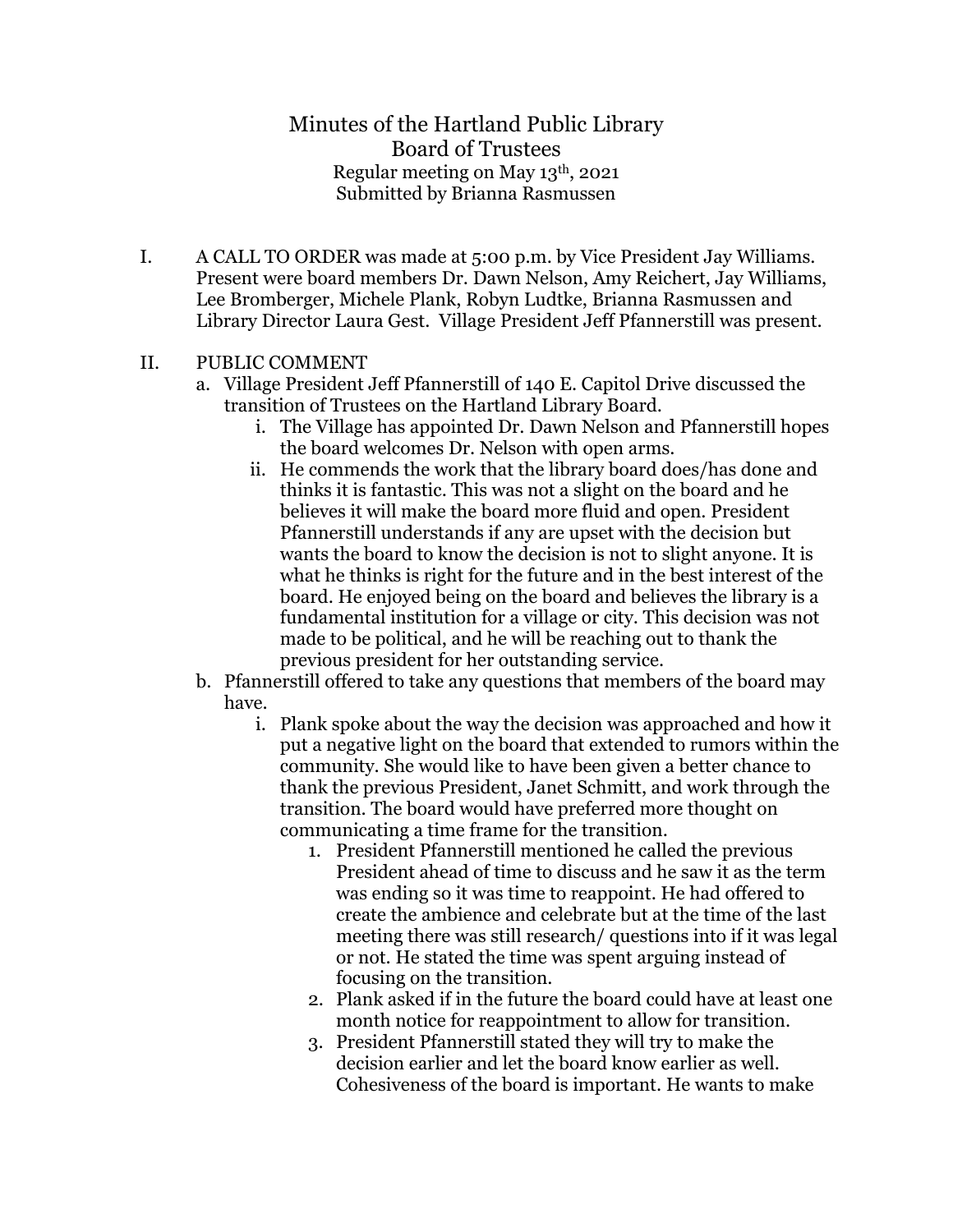sure the board is always prepared for transition as it can happen anytime.

- 4. Prior to leaving President Pfannerstill apologized for "his inappropriate verbiage and wording" and not referring to the board members as Trustees.
- c. The Board of Trustees gave individual introductions and welcomed the new Trustee, Dr. Nelson, to the board!
- III. MINUTES Reichert motioned to approve the April minutes with the corrected spelling error and Plank seconded. Ludtke abstained. The motion carried.

## IV. FINANCIAL AFFAIRS

- a. A motion to approve the April bills was made by Ludtke noting the questions that need answers and was seconded by Bromberger. The motion carried.
	- i. The board discussed the Schindler item that was an annual check in appointment. No issues with the elevator but seems a large amount billed.
		- 1. Laura will check the contract to review and touch base.
		- 2. Ludtke will check with the Village to look into the contract as well.
	- ii. The board discussed that We Energies had two payments this last month. Both payments were substantial amounts. Laura was not sure why and she will look into it to bring to the next meeting.
	- iii. Plank asked about ordering and shipping relationships. Laura is sure we do not pay shipping. Items are ordered and then they ship when available. Laura will check and confirm if shipping is charged or not.
- b. Status of the budget was discussed.

#### V. DIRECTOR'S REPORT

- a. Statistics
	- i. Children's programs are finally up as Peter is able to once again visit schools. Peter has started his fresh air stories on the park and his numbers are at 20 to 25, which is great!
	- ii. In April our circulation numbers were a smidge down but overall we are up for the year!
	- iii. The board discussed the Wifi and how we track the number of people that connect to it.
- b. Monthly News
	- i. Laura has officially hired three new people!
		- 1. Andy is our new part time Adult Services Librarian. He has great programing experience and is currently enrolled to get his MLIS at UW- Milwaukee. Started yesterday!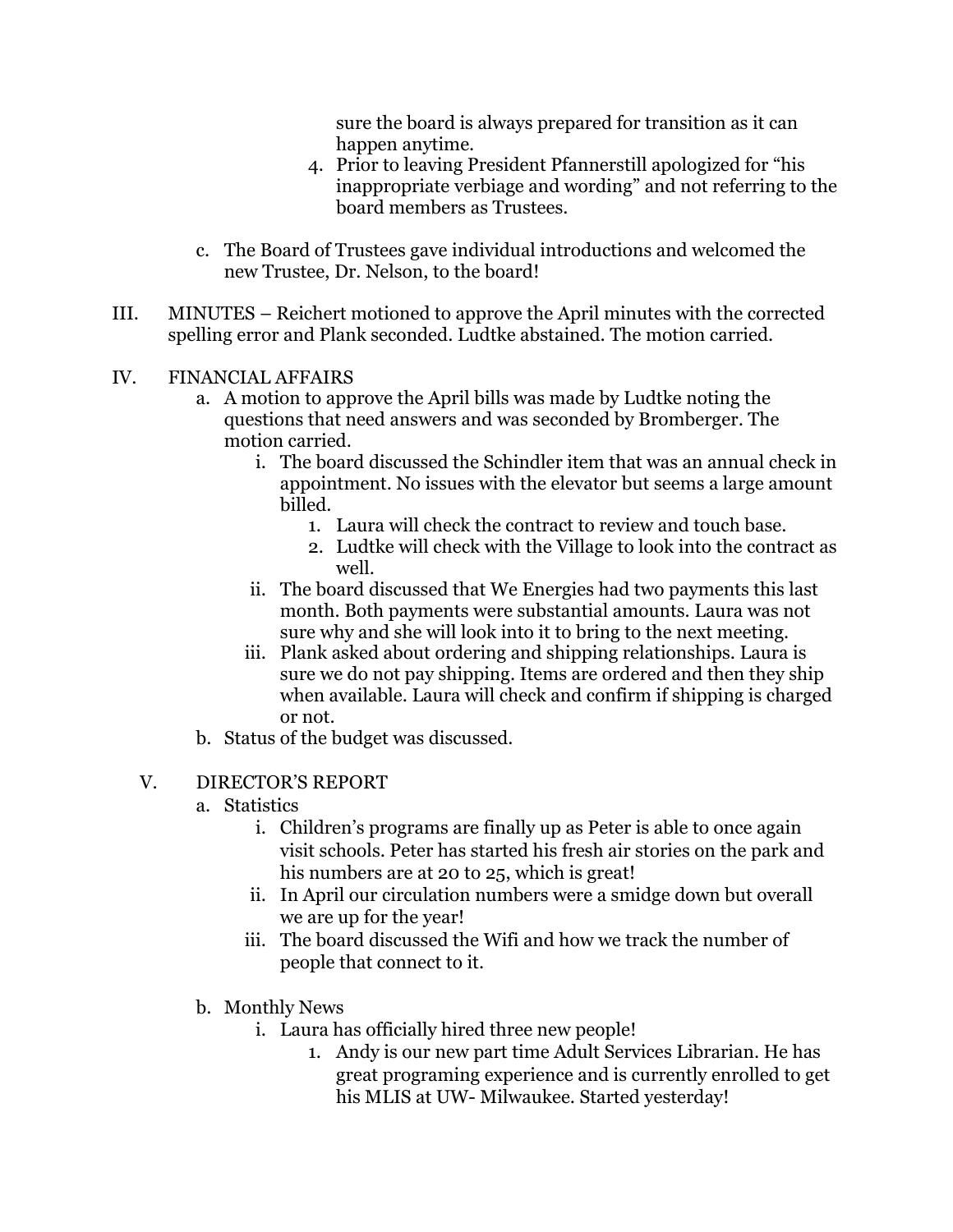- 2. Mackenzie is new a new Circulation Clerk. She previously worked at Waukesha Public Library and Carroll College Library. Started this week.
- 3. Brianna, the other new Circulation Clerk, has previous library experience.
- ii. Laura sat down with Dr. Nelson for initial orientation and is happy to have her join the board!
- iii. Peter is back visiting schools, and he is delighted to be there! For one of the classes, he was in person yet the students were expecting him virtually and they were so excited he was in person! They were cheering and just so thrilled to have him back.
	- 1. Plank mentioned she has received approval and asked if all six kindergarten classes could come visit the library in person the week after Memorial Day!
- iv. The Zion School Kindergarten and 1st grade teacher called and would like Peter to come visit them at the school.
- v. Melanie has been sending charts to show new library card sign ups and in September our numbers are huge all thanks to the relationship with the schools.
- vi. Andy started yesterday and Laura has already mentioned summer reading starting soon!
- vii. Scott from Ontech will be in to set up a computer device to connect to the TVs in the new meeting room space. The HDMI has to connect the two TV's. These Tvs are connected to network and not the servers.
- viii. Laura checked in with staff on how they felt with the current masks and COVID messaging a couple weeks ago. Laura sent out a private survey more recently about the status of wearing masks. Too soon to make a call with the CDC's new ruling.
- ix. Adele, the director from Sussex, stopped by to discuss tagging their entire collection for RFID. Third library in the last few months to reach out.
- x. Our maintenance person is back, and we are so happy to have him back.
- xi. Last week was the virtual Wisconsin Public Library Conference. Laura said the land acknowledgement presentation provided some great information.
- xii. Amy Reichert's, our local author, event was great and greatly enjoyed.
- xiii. Laura has added a note to discuss next February terms and touch base on where that is.
- xiv. Mary has left to pursue full time employment at Pewaukee Library.

#### VI. OLD BUSINESS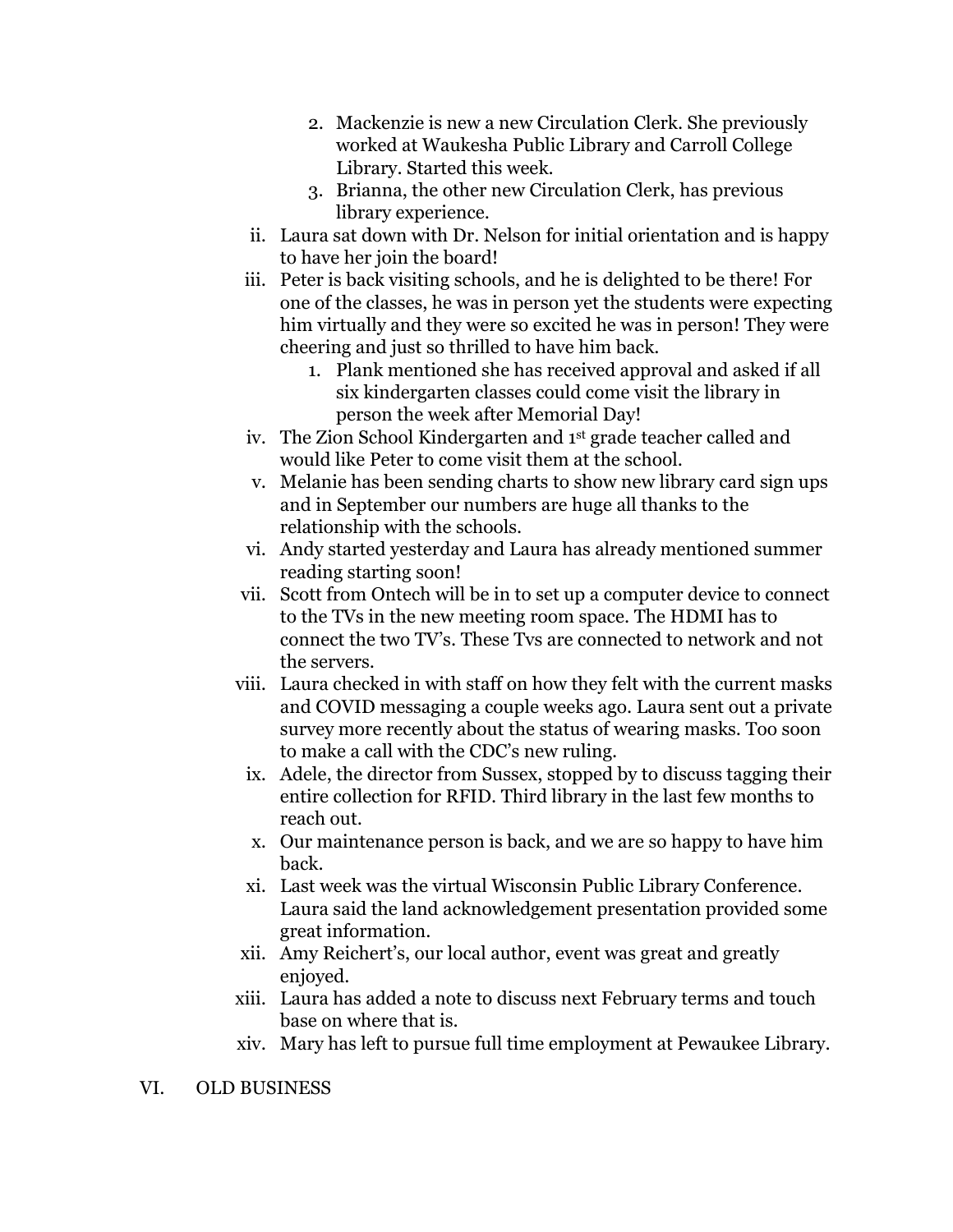### VII. NEW BUSINESS

- a. Consideration of Accepting Letter of Resignation (Rasmussen)
	- i. Ludtke motioned to accept the letter of resignation for Rasmussen effective at the end of the day May 13th and Reichert seconded. Rasmussen abstained. The motion carried.
		- 1. Laura shared that Karol Kennedy reached out with next steps to fill the open county appointed position.
		- 2. The board discussed options for filling the position.
		- 3. Laura would like the board to think of potential Trustees to ask and have them submit a brief resume and bio if interested.
- b. Library Board Officer Elections
	- i. President
		- 1. Ludtke nominated Bromberger for the roll of President and Reichert seconded the nomination.
		- 2. Reichert motioned to accept Bromberger as Library Board President and was seconded by Ludtke. The motion carried.
	- ii. Vice President
		- 1. Reichert moved to have Williams retain his role as Vice-President and Plank seconded. The motion carried.
	- iii. Laura discussed setting up term limits for the Library Board Officer rolls.
	- iv. Secretary
		- 1. Reichert nominated Dr. Nelson for the role of Secretary as it is a good way to get familiar with the board.
		- 2. The board discussed the roll and requirements.
		- 3. The board likes the idea of having a term of six months for the roll of Secretary and will discuss further at the next meeting.
- c. Approve Waukesha County Library Standards Certification
	- i. The board reviewed the document provided by Karol and discussed.
	- ii. Williams motioned to approve the Waukesha County Library Standards Certification and Ludtke seconded. The motion carried.
		- 1. President Bromberger signed the document and Director Laura Gest did as well.
- d. Approve Name for New Multipurpose Room
	- i. Laura presented two options for the name of the new meeting room and the board discussed.